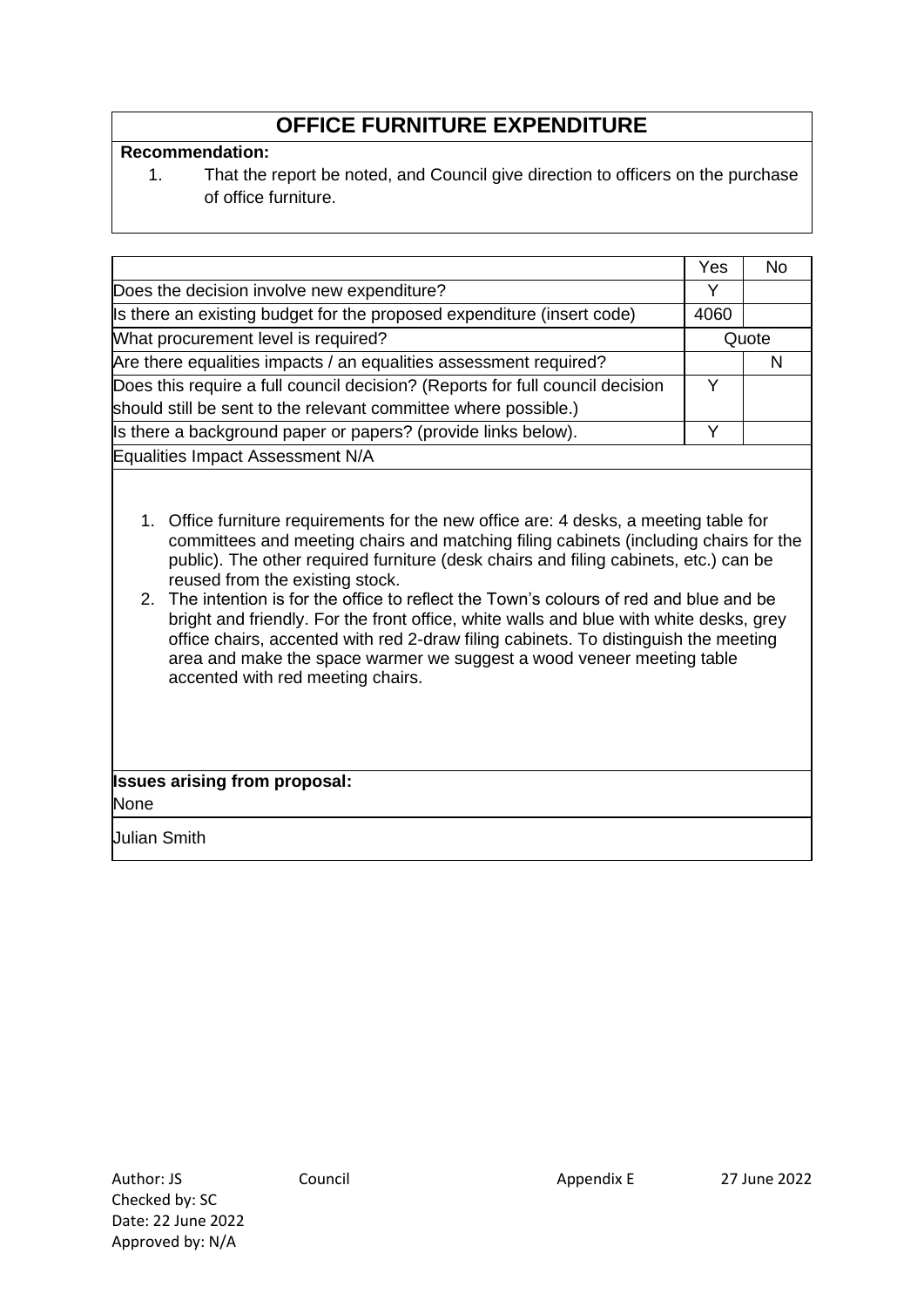# **Suggested Office Furniture**

## **Desks**

Flatpack desks with a modesty board for a similar price. (large desks are not required).

The suggested desk is a lower cost option and white is suggested rather than wood effect to brighten the office space.

#### **Cost: 4 desks x £218.21 = £872.84**

## **Desk Chairs**

We already have 4 relatively new office desk chairs we are currently using. Whilst not all the same model they are all a very similar colour (dark grey) and therefore would look matched, especially with matching desks. **Cost: £0**

## **Meeting Table**

To seat 12 (ie committees plus officers). The suggested desk is a lower cost option. A wood veneer surface to distinguish from the office section of the room.

To seat 12 **Cost: £589**



## **Meeting Room Chairs**

Standard meeting chairs, red and stackable.

12 seats for members/officers and 12 seats for any meetings that the public are invited to. The chairs do not have arms.

**Cost: 24 x £42 = £1008**